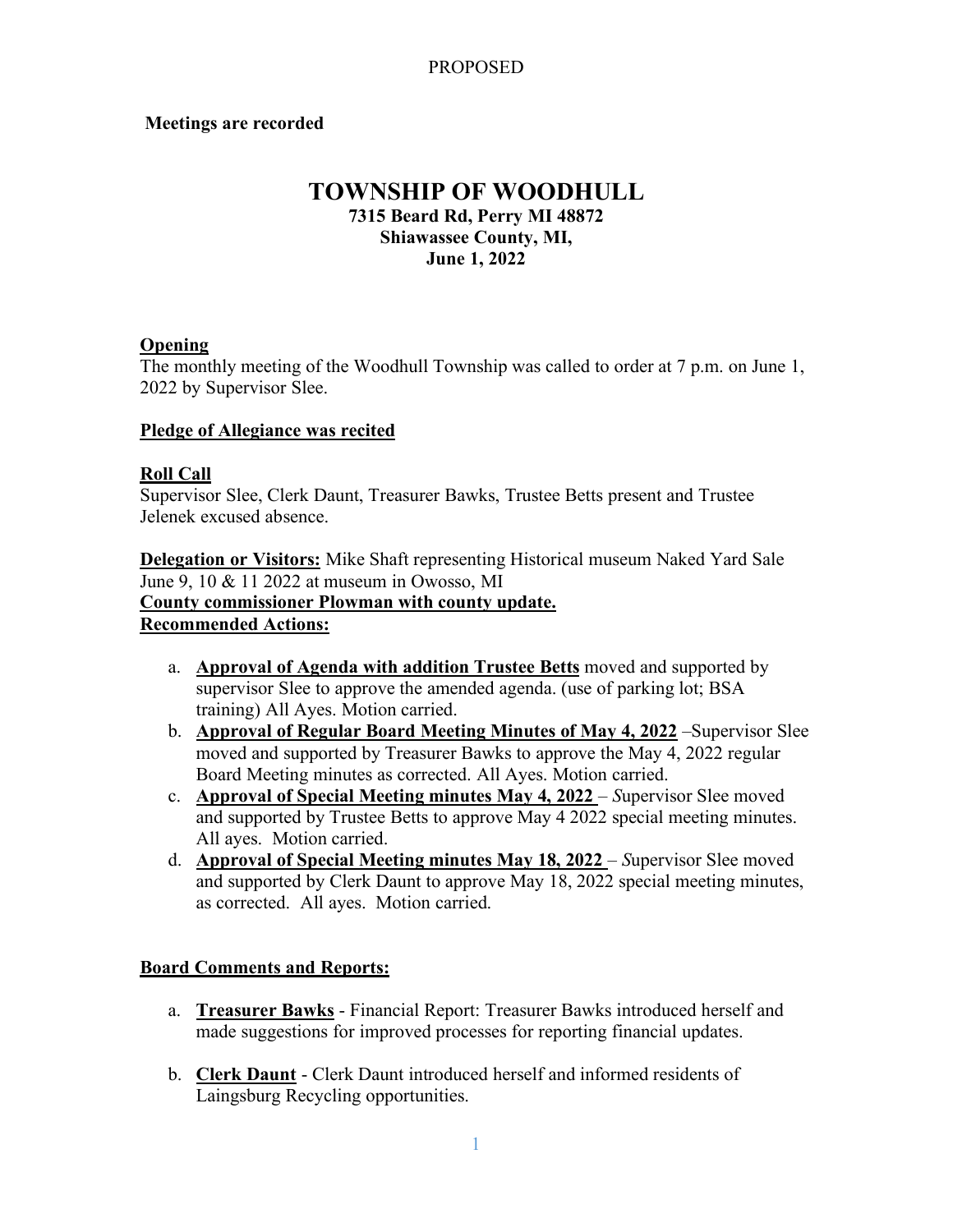# PROPOSED

- c. **Supervisor Slee** Reported on Shiawassee County Road Commission report, and has received emails from residents on ARPA spending suggestions. Township attorney replied to request for allowing separate entrances by neighboring property owners. Attorney opinion concluded it is the Park Board's decision. Township attorney opined it is not ta conflict for the Township Treasurer to also serve on the Township Park Board.
- d. **Trustee Jelenek**  Absent, no report
- e. **Trustee Betts** No report

## **Committee Reports:**

**Fire & Ambulance:** Trustee Betts reported runs for April. June 15<sup>th</sup> 6pm inviting representatives of Laingsburg, Sciota, Woodhull to attend the meeting. **Park Commission:** Update given on coming events.

**Planning Commission:** Trustee Betts reported that the Planning Commission had met referring to Special Use Permit to be considered in Decision Items. **Freedom of Information Act Monthly Report:** Supervisor Slee, FOIA Coordinator had no requests.

**Public Comments:** Call to Public was opened at 7:22 p.m., closed at 7:35 p.m. Information brought forth was on ARPA proposals, environmental concerns from invasive species, and potential updates to the Township Master Plan.

## **Decision Items:**

- a. **Bills:** Clerk Daunt reported Payroll Report for May 2022 of \$11,819.33. Bills for May total \$24,317.75, using check numbers 27857 thru 27880 and 3 auto pay accounts. Treasurer Bawks pointed out there is a question on one check that requires more investigation.
- b. Supervisor Slee moved and Clerk Daunt supported to pay the May bills as presented with the exception of check #27866 for \$858.00 Roll Call Vote was taken. Bawks, yes; Slee, yes; Betts, yes; Daunt, yes; Motion carried.
- c. **Approval of R & R Salvage Annual Contract:** Supervisor Slee moved and supported by Trustee Betts to accept R& R Salvage contract and permit renewal for the next year. Roll Call Vote was taken. Bawks, yes; Slee, yes; Betts, yes; Daunt, yes; Motion carried.
- d. **Approval of Engagement Letter for the Annual Audit with Maner Costerisons:** Supervisor Slee moved and supported by Clerk Daunt for the Supervisor to sign the engagement letter. Roll Call Vote was taken. Bawks, yes; Slee, yes; Betts, yes; Daunt, yes; Motion carried.
- e. **Tree Removal at Oakplain Cemetery**: Tabled.
- f. **Approval of Purchase of a printer for the Treasurer's Office**: Discussion on previous printers, one sold for \$1 dollar to someone, and another one came up missing. Supervisor Slee moved and supported by Treasurer Bawks to approve purchase of one printer for a maximum cost of \$550.00. Roll Call Vote was taken. Bawks, yes; Slee, yes; Daunt, yes; Betts, yes; Motion carried.